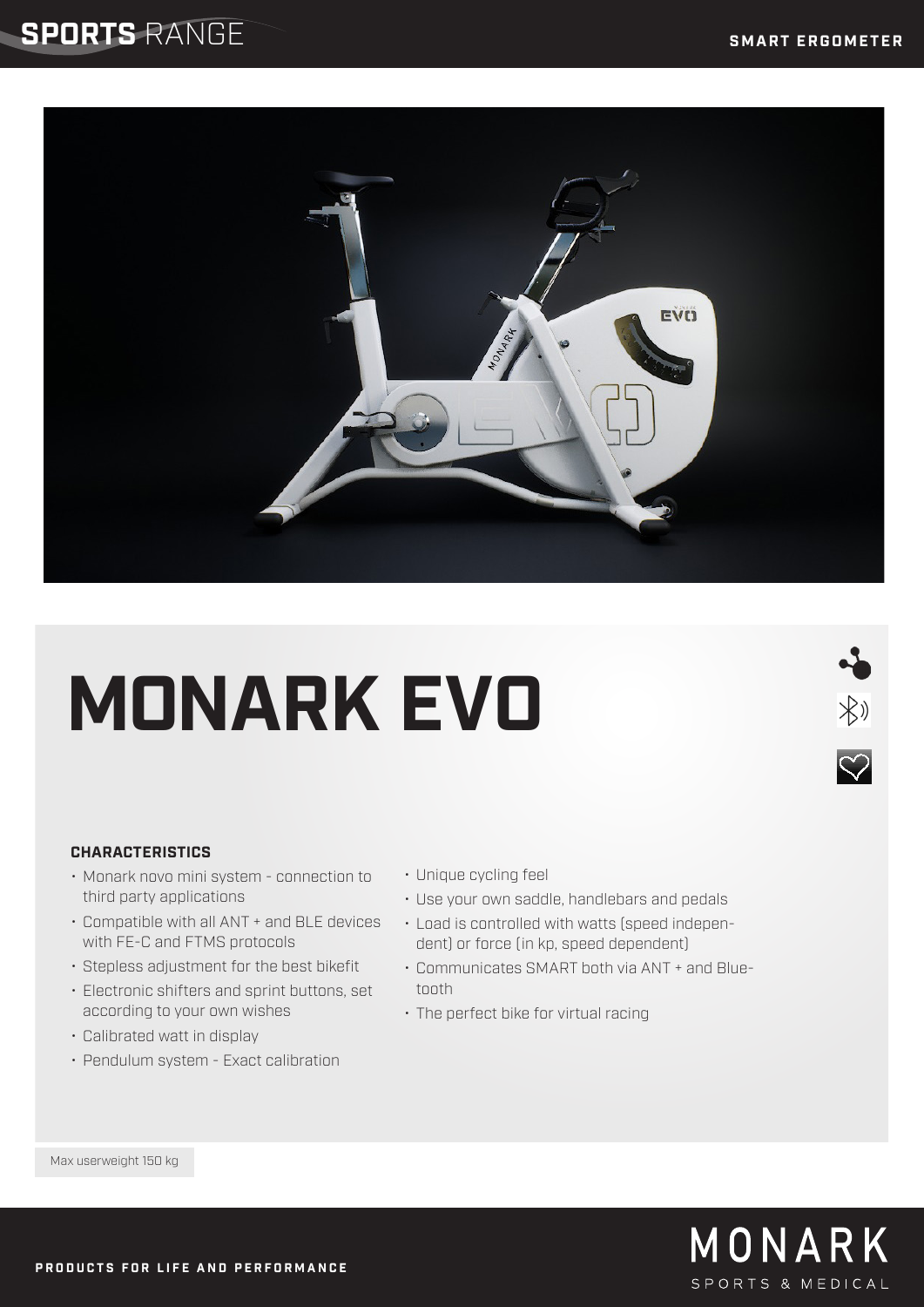## Specifikation **MONARK EVO**

| <b>Certfications</b>                      |                                                     |
|-------------------------------------------|-----------------------------------------------------|
| <b>Frame</b>                              |                                                     |
| <b>Type</b>                               | Sport, perfect fit                                  |
| <b>Handlebar</b>                          | Racing handlebar with shifters                      |
| <b>Stem</b>                               | adjustable horizontal 60 mm,<br>vertical 500-910 mm |
| <b>Seatpost</b>                           | adjustable horizontal 60 mm,<br>vertical 530-940 mm |
| <b>Saddle</b>                             | Black, Racing                                       |
| <b>BB</b>                                 | 68/110 mm                                           |
| Crank                                     | Steel, L:172.5 mm                                   |
| <b>Pedals</b>                             | 9/16", combipedals basket/ SPD                      |
| <b>RESISTANCE</b>                         |                                                     |
| System                                    | Electronic pendulum system                          |
| <b>Flywheel</b>                           | Cast iron, 20 kg                                    |
| <b>DISPLAY</b>                            |                                                     |
| <b>SCREEN</b>                             | Mono Touch Screen                                   |
| <b>RPM</b>                                | <b>YES</b>                                          |
| <b>HR</b>                                 | $ANT+$                                              |
| <b>Time</b>                               | YES                                                 |
| <b>Speed</b>                              | <b>YFS</b>                                          |
| <b>Distance</b>                           | <b>YES</b>                                          |
| Power/Watt                                | <b>YES</b>                                          |
| <b>CONNECTION</b>                         |                                                     |
| ANT+                                      | YES, FE-C                                           |
| <b>Bluetooth</b>                          | YES, FTMS                                           |
| <b>WEIGHT &amp;</b><br><b>MEASUREMENT</b> |                                                     |
| Max userweight                            | 150 kg                                              |
| recommended<br>userlength                 | >150cm                                              |
| Length bike (mm)                          | 1405 mm                                             |
| Width bike [mm]                           | 640 mm                                              |
| Height bike (mm)                          | Max 1240 mm                                         |
| weight bike [kg]                          | 62 kg                                               |
| <b>POWER</b><br><b>REQUIREMENTS</b>       | 220V (12V, 5,0 A)                                   |
| <b>WARRANTY</b>                           | 24 month                                            |



#### **ANT +**

Support for the FE-C protocol (Fitness Equipment Controls), which means communication to third parties.



### **BLUETOOTH**

Support for the FTMS protocol (Fitness Machine service), which means communication to third parties.



#### **HEART RATE**

Equipped to measure heart rate via a heart rate sensor (sensor is an accessory)

#### Monark Exercise AB is since 1992 ISO 9001 certified.

The bike is:

- Anti-corrosion treated and powder coated
- Made in Vansbro, Sweden

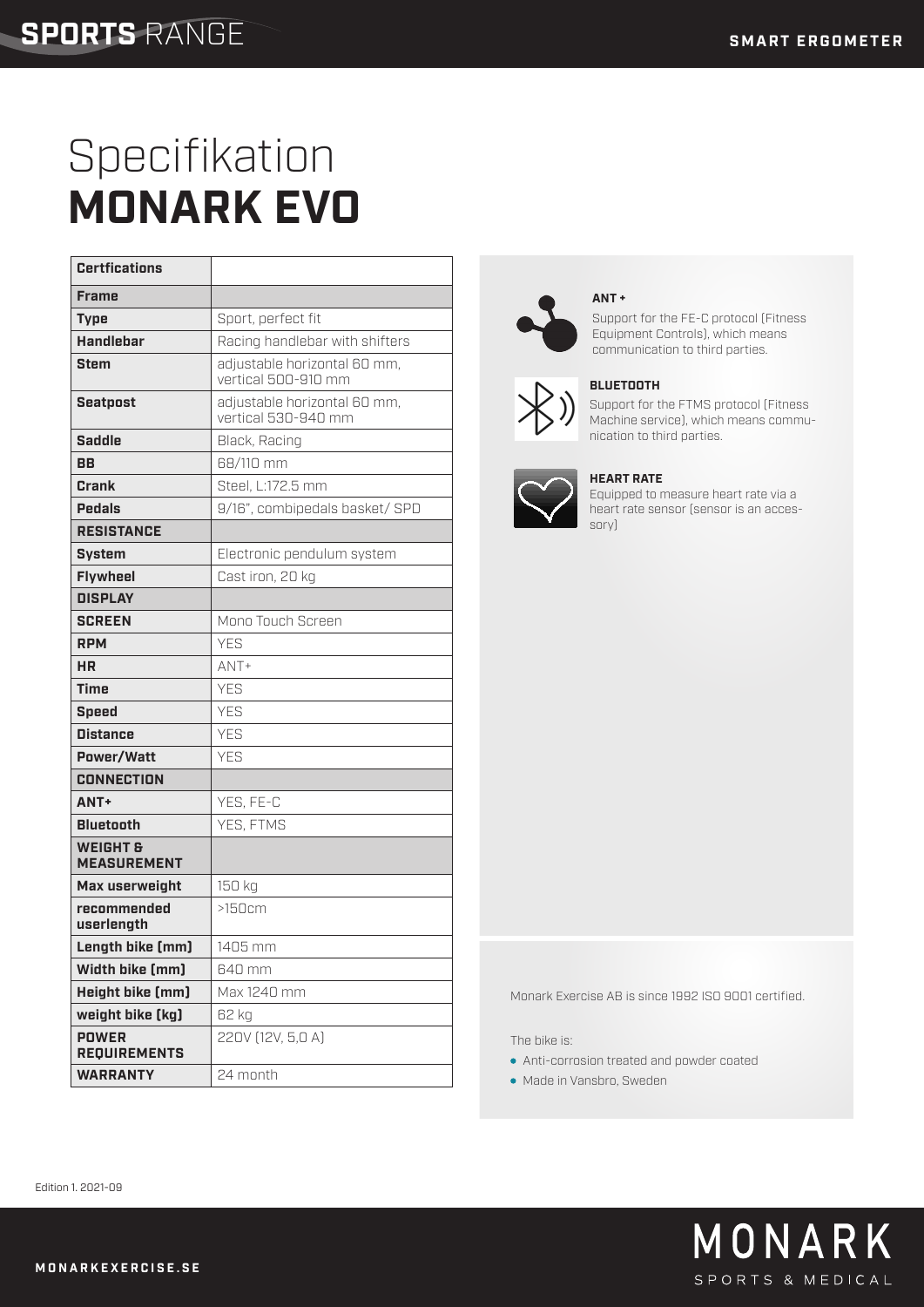## **Description MONARK EVO**

### MONARK EVO

Monark EVO is Monark's new ergometer that communicates SMART, via BLE or ANT +. Monarks Cycle ergometer are known for their precise measurement, this thanks to the unique pendulum system that makes it possible to calibrate the cycle before each use, this to emit the same accurate measurement. This, combined with the new Novo Mini display, electronic shifters and sprint buttons, makes Monark EVO the perfect bike for virtual racing in e-cycling and controlled training.

### **USE**

The robust ergometer together with the characteristic flywheel creates a unique and smooth cycle feeling. Novo mini offers wireless connection via BLE and ANT + (via FTMS and FE-C protocols) and creates new opportunities to connect and communicate with third-party applications.

The electric servo enables third parties to take control of the resistance of your Monark EVO. It is possible for the user to customize the shifters and sprint buttons as desired. With "press and hold", single and double click is the resistance changed, each action could be customize to best suit the riders demands. Choose how big the steps of each control should be- both for the shifters and the sprint buttons.

Novo mini can also set both the Inertia effect and the cycling constant. The setting of the Inertia effect means that the ergometer takes into account the acceleration of the flywheel and the effect that the resistance generates. This generates a realistic cycling experience at e.g. Zwift. The power output are similar as the once given from power sensor in pedals or cranks (spikey)

The bicycle constant allows Monark to measure the effect either at the flywheel (Monark standard for science) or at the crank section. This to be able to race against other Trainers or smartbikes who measure the effect at the pedals, as well as at races where double power sources are required. Settings of the gear controls and sprint buttons, as well as the Inertia effect and the cycle constant are set via our small PC app that can be downloaded from our website.

### **Measurement accuracy**

Monark guarantees accurate measurement via its unique pendulum system. During a test run of Monark's pendulum system, Monark showed -0.03% in the source of error when the difference against the crank portion was taken into account with a cycle constant of 1.06. The test run also showed that a higher RPM and higher resistance gives better accuracy



Edition 1. 2021-09